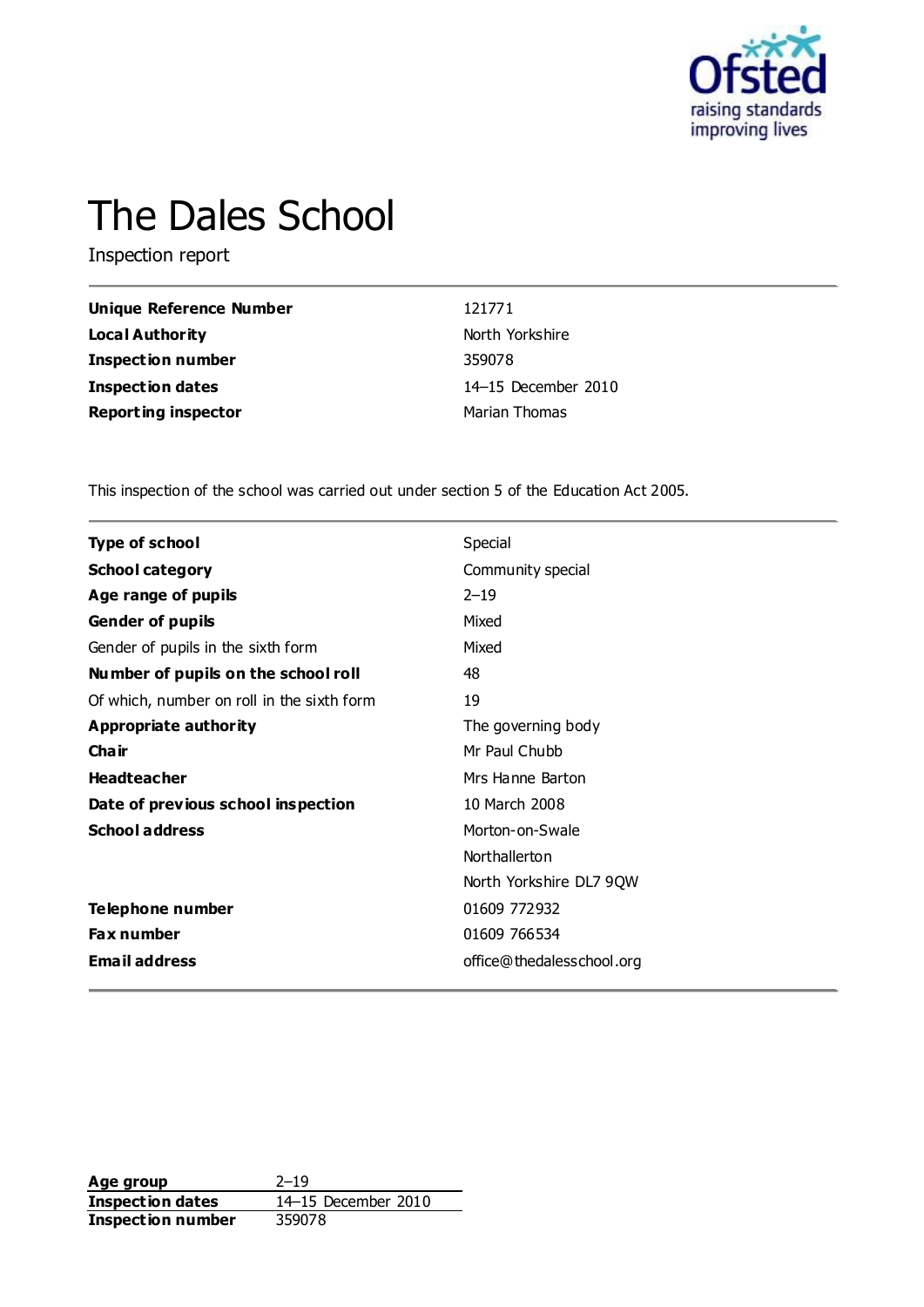The Office for Standards in Education, Children's Services and Skills (Ofsted) regulates and inspects to achieve excellence in the care of children and young people, and in education and skills for learners of all ages. It regulates and inspects childcare and children's social care, and inspects the Children and Family Court Advisory Support Service (Cafcass), schools, colleges, initial teacher training, work-based learning and skills training, adult and community learning, and education and training in prisons and other secure establishments. It assesses council children's services, and inspects services for looked after children, safeguarding and child protection.

Further copies of this report are obtainable from the school. Under the Education Act 2005, the school must provide a copy of this report free of charge to certain categories of people. A charge not exceeding the full cost of reproduction may be made for any other copies supplied.

If you would like a copy of this document in a different format, such as large print or Braille, please telephone 0300 1234 234, or email **[enquiries@ofsted.gov.uk](mailto:enquiries@ofsted.gov.uk)**.

You may copy all or parts of this document for non-commercial educational purposes, as long as you give details of the source and date of publication and do not alter the documentation in any way.

To receive regular email alerts about new publications, including survey reports and school inspection reports, please visit our website and go to 'Subscribe'.

Royal Exchange Buildings St Ann's Square Manchester M2 7LA T: 0300 1234 234 Textphone: 0161 618 8524 E: **[enquiries@ofsted.gov.uk](mailto:enquiries@ofsted.gov.uk)**

W: **[www.ofsted.gov.uk](http://www.ofsted.gov.uk/)**

© Crown copyright 2010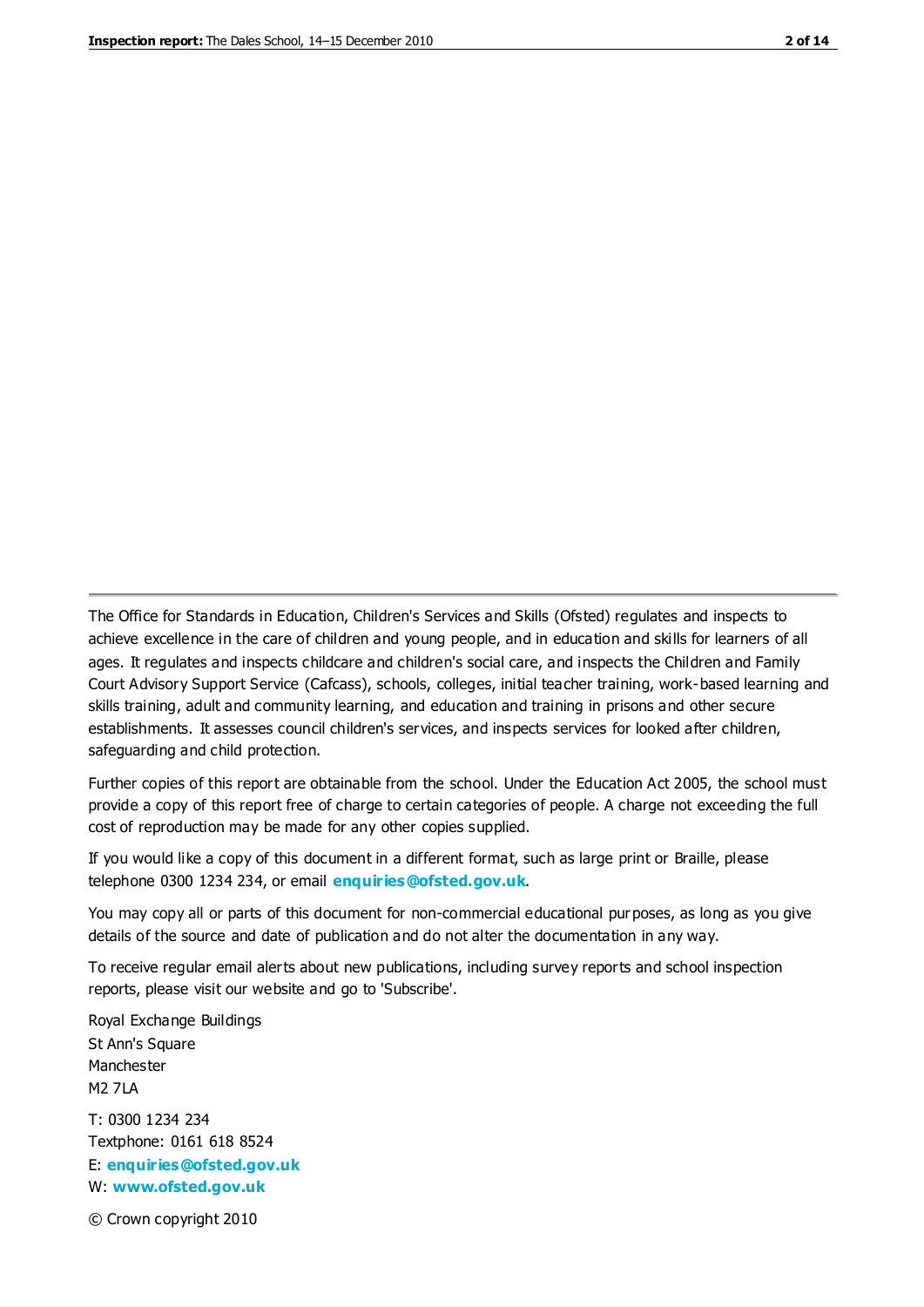## **Introduction**

This inspection was carried out by two additional inspectors. The inspectors observed eight lessons taught by seven teachers and a higher-level teaching assistant. Meetings were held with pupils, teaching staff, members of the governing body, and senior members of staff in a partnership secondary school. The inspection team observed the school's work and looked at teachers' planning for lessons, leaders' development plans and examples of pupils' work. They also took into account the views of 16 parents and carers who returned questionnaires to the inspection team.

The inspection team reviewed many aspects of the school's work. It looked in detail at a number of key areas.

- The progress pupils make in developing their mathematical, English and social skills across all areas of the provision.
- How well the curriculum is adapted to meet the needs of pupils in the Early Years Foundation Stage.
- $\blacksquare$  The progress made by different groups of pupils.
- How well the governing body supports the school's work.

## **Information about the school**

The Dales School is a small special school for pupils with severe learning difficulties and profound and multiple learning difficulties. In addition the sixth form caters for some students with moderate learning difficulties. All pupils have a statement of special educational needs. There are a small number of pupils from minority ethnic backgrounds, none of whom are at an early stage of learning to speak English. Fewer pupils are known to be eligible for free school meals than is typical for a school of this kind. A significant number of pupils are considered to be in public care because of the respite provision made for their families. The school provides outreach support to local mainstream schools. This helps them to address the learning needs of pupils with severe and complex needs, including communication difficulties. The school has gained the following awards: Investors in People, Healthy School status, Activemark, Sportsmark and the Inclusion Quality Mark. Since September 2010 it has Specialist School status for cognition and learning.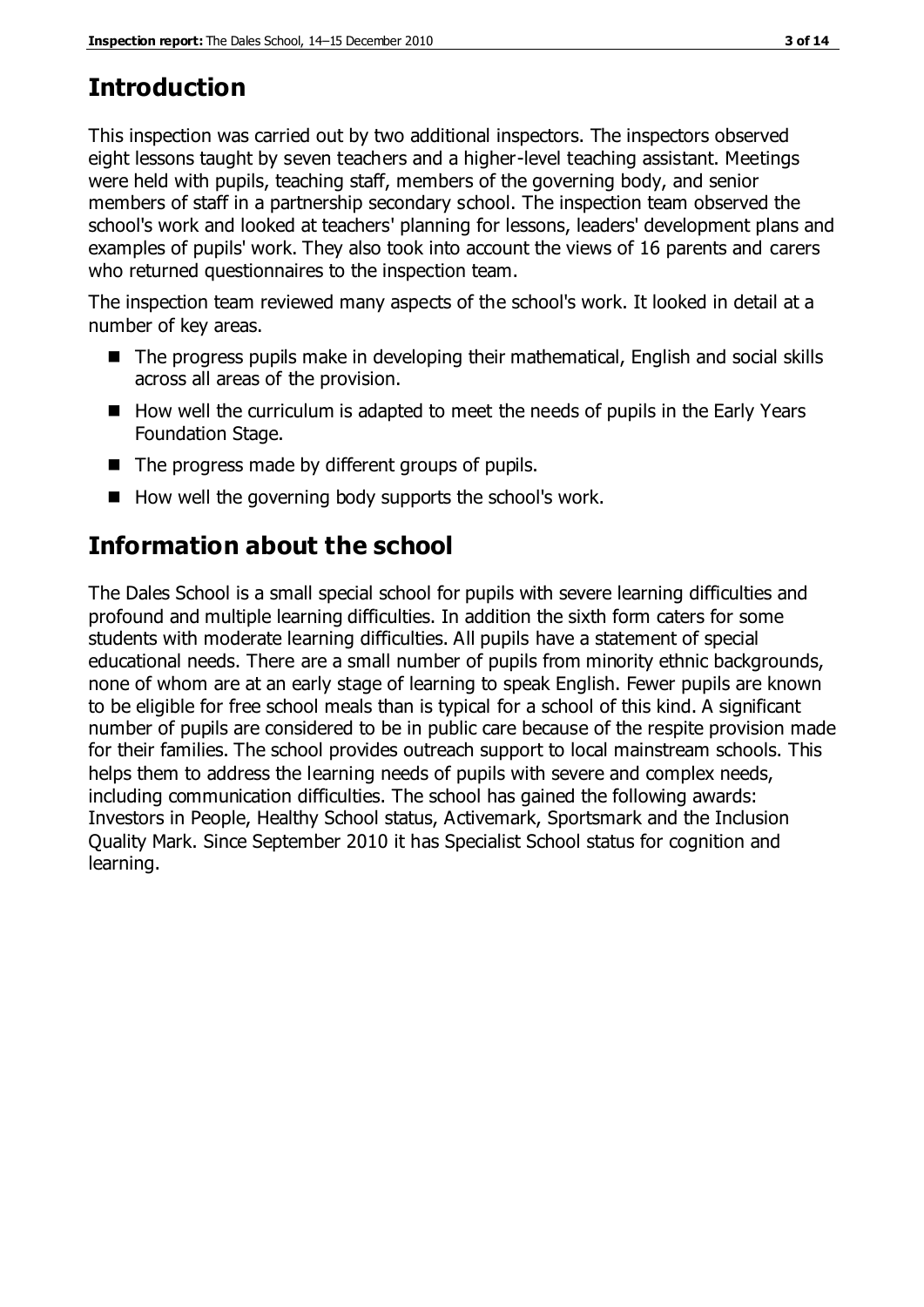**Inspection grades: 1 is outstanding, 2 is good, 3 is satisfactory, and 4 is inadequate** Please turn to the glossary for a description of the grades and inspection terms

## **Inspection judgements**

| Overall effectiveness: how good is the school?  |  |
|-------------------------------------------------|--|
| The school's capacity for sustained improvement |  |

### **Main findings**

The Dales school is an outstanding school which well deserves its excellent reputation with parents, carers and the community. Parents' and carers' views are reflected in the typical comment, 'the school offers my child a fantastic learning experience'. The headteacher and senior leaders have high expectations of what pupils can achieve and they support staff in the delivery of high quality provision. Self-evaluation of the school's effectiveness is accurate and rigorous, and the findings are acted upon to outstanding effect. The school is excellent at supporting pupils' diverse needs and, as a result, the significant barriers to learning that all pupils have, are minimised. Since the last inspection, the school has made outstanding progress in many areas. For example, the school has introduced a very effective system for tracking pupils' small steps of progress. The new multi- sensory room has increased pupils' access to an interactive curriculum. These improvements demonstrate an excellent capacity to improve further.

Pupils in the main school, Early Years Foundation Stage and sixth form all make outstanding progress in their personal development and grow in confidence as they move through school. This is the result of excellent care, guidance and support which give pupils' welfare the highest priority. Pupils thoroughly enjoy school and many understand how to stay healthy. Behaviour is good and pupils feel safe. Excellent transition arrangements ensure pupils are exceptionally well prepared for the next stage of their education or life.

Outstanding teaching is based on thorough and reliable assessment of pupils' learning needs. Progress for all groups of pupils is excellent. A detailed assessment system has been introduced since the last inspection. This enables excellent analysis of data and ensures that monitoring and tracking of pupils' progress is highly effective. Teaching assistants provide excellent support in lessons so all are fully involved. The exceptional curriculum has continued to improve since the last inspection with new partnerships further enriching learning. Attendance is above average despite the vulnerability and complex medical needs of many pupils. This reflects their enjoyment of school, and the excellent relationships with school staff.

Senior managers are highly effective in moving the school forward through meticulous self-evaluation. The governing body ensures safeguarding policies and procedures are securely in place. It monitors most aspects of the school's work well. Governors have recently developed their role in holding senior managers to account for provision in school. The impact of these changes is yet to be evaluated. Through its work with schools in the local community and abroad, the school has ensured pupils have a good understanding of life in a multi-ethnic society.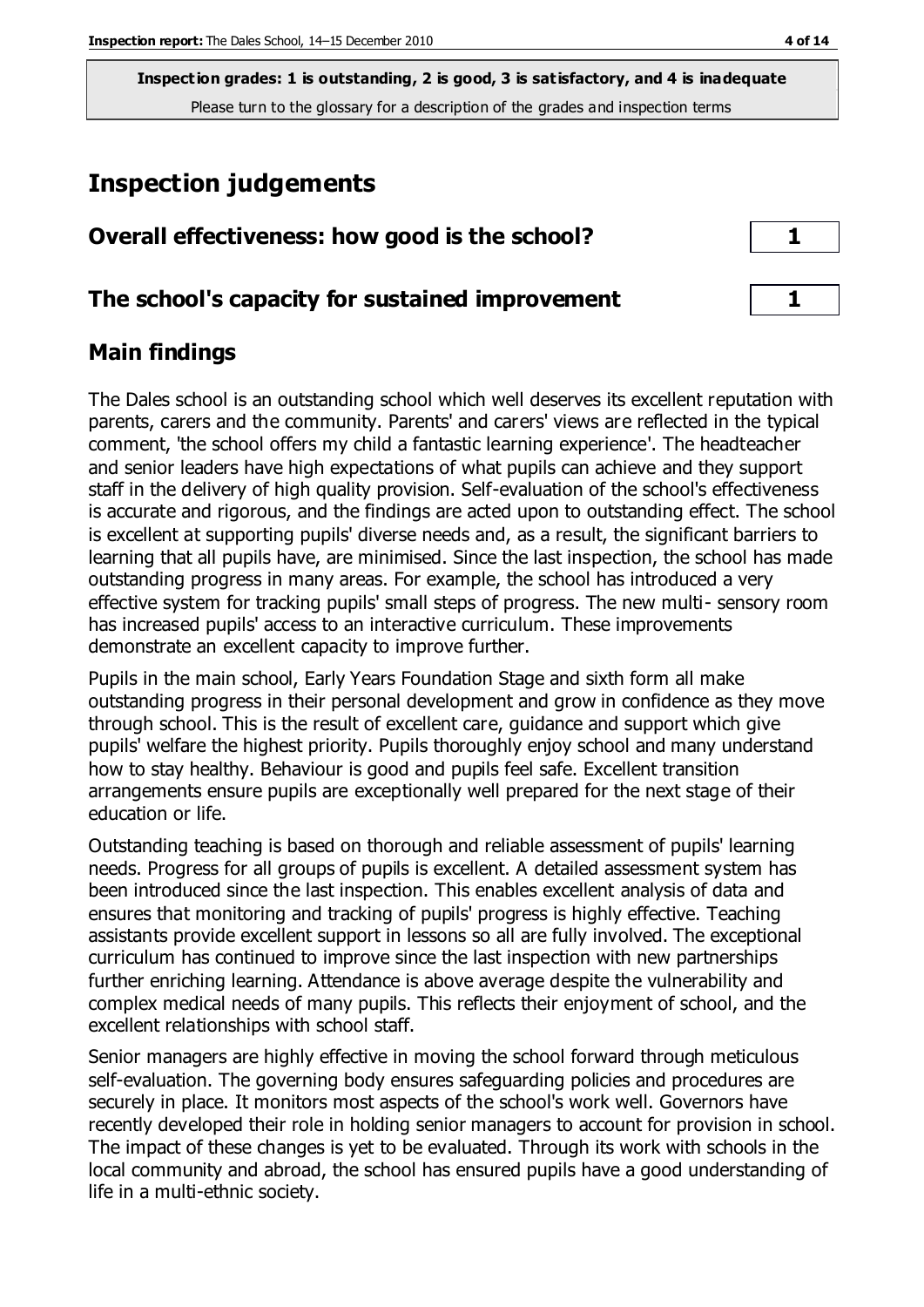**Inspection grades: 1 is outstanding, 2 is good, 3 is satisfactory, and 4 is inadequate** Please turn to the glossary for a description of the grades and inspection terms

#### **What does the school need to do to improve further?**

By the end of this current academic year, evaluate the impact of the school's new system for ensuring that the governing body holds school leaders to account.

#### **Outcomes for individuals and groups of pupils 1**

When pupils join the school, the levels at which they are working are typically very much lower than those expected for their age. This is also the case for those pupils who join the school in other years. Although overall attainment is still lower than average by the end of Year 11, many pupils have made excellent progress from their individual starting points. Many overcome severe barriers to their learning and achievement is outstanding.

Pupils joining the school settle quickly and respond positively to their individual learning programmes. These enable pupils to work consistently and achieve well in all areas of the curriculum. This was seen in an outstanding literacy lesson. Because of the skillful support from staff, pupils with exceptionally high levels of need were all able to participate and enjoy exploring sounds and actions through song. As a result they all concentrated on the tasks, fascinated by the sounds around them, demonstrating obvious pleasure and enjoyment. Given the nature of these pupils' learning needs, this was impressive.

All groups of pupils, including those with profound and multiple learning needs and pupils who are looked after by the local authority, make excellent progress. This is because learning environments are specifically designed to meet the needs of all groups of pupils. For example, classrooms, resources and equipment are bright, colourful and stimulating for pupils with profound and multiple learning needs. Sign language and switch communication aids are used very effectively to promote the inclusion of all pupils. Staff set inspirational targets for pupils. These, coupled with a determination that all should achieve their very best ensure that pupils in all years make outstanding progress.

Pupils feel safe because they know staff are supportive and help them at all times. They clearly enjoy school. A typical comment is that, 'this school is the best ever'. Many pupils recognise the importance of making healthy food choices, for example, choosing fruit to eat at snack time and they have an excellent understanding of what constitutes a healthy diet. Pupils enjoy the many different physical activities offered through the school's specialist physical education partnership and appreciate the part this plays in a healthy lifestyle. The school offers many and varied learning opportunities for pupils to work with their peers in other schools and colleges. As a result, pupils leave with a wide range of accreditations and life experiences and are exceptionally well prepared for the next phase in their education. Pupils make an excellent contribution to the community both within and outside school by listening to and appreciating the needs of others. For example, older pupils run a café in school serving home-made scones and drinks, which is regularly attended by members of the local community. Pupils' impressive spiritual, moral, social and cultural development is seen in the way in which they react to each other and take care of the environment.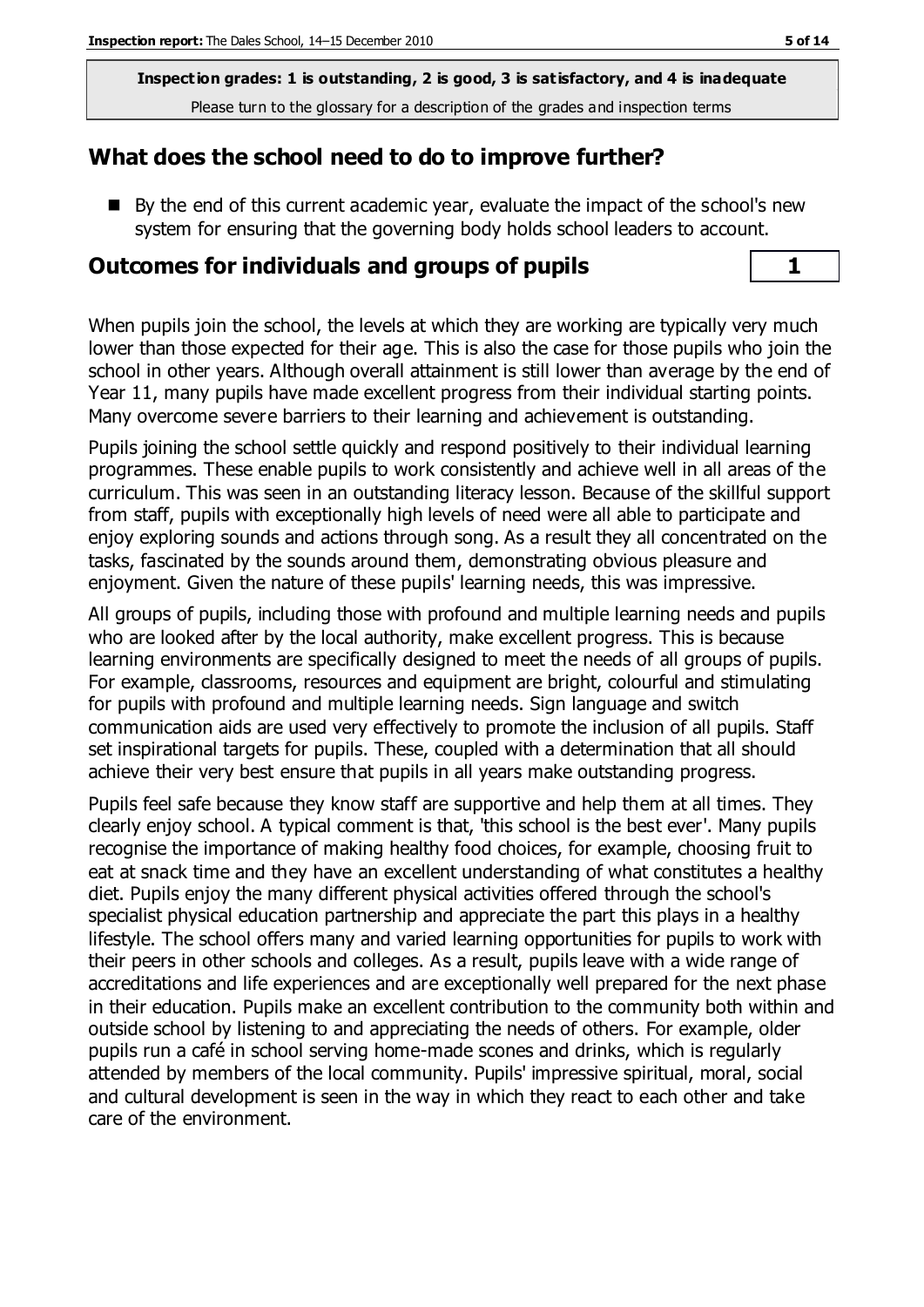Please turn to the glossary for a description of the grades and inspection terms

#### These are the grades for pupils' outcomes

| Pupils' achievement and the extent to which they enjoy their learning                                                     | 1                       |
|---------------------------------------------------------------------------------------------------------------------------|-------------------------|
| Taking into account:<br>Pupils' attainment <sup>1</sup>                                                                   | $\ast$                  |
| The quality of pupils' learning and their progress                                                                        |                         |
| The quality of learning for pupils with special educational needs and/or disabilities<br>and their progress               | 1                       |
| The extent to which pupils feel safe                                                                                      | $\overline{\mathbf{2}}$ |
| Pupils' behaviour                                                                                                         | 2                       |
| The extent to which pupils adopt healthy lifestyles                                                                       | 1                       |
| The extent to which pupils contribute to the school and wider community                                                   | 1                       |
| The extent to which pupils develop workplace and other skills that will contribute to<br>their future economic well-being | 1                       |
| Taking into account:<br>Pupils' attendance <sup>1</sup>                                                                   | $\mathfrak{p}$          |
| The extent of pupils' spiritual, moral, social and cultural development                                                   | 1                       |

<sup>1</sup> The grades for attainment and attendance are: 1 is high; 2 is above average; 3 is broadly average; and 4 is low

\* In some special schools inspectors do not make a judgement about attainment in relation to expectations of the pupils' age.

#### **How effective is the provision?**

Teachers are very effective in using assessment information to set ambitious targets for pupils. Information and communication technology is used exceptionally well to support pupils' learning and promote their independence. Lesson planning is extremely thorough and great attention is given to ensuring work is modified to meet the different needs of pupils. Marking of pupils' work ensures they are aware of what is needed to improve. Support staff are well trained and work very closely with teachers to support pupils' learning very effectively.

The curriculum is exceptionally well organised and is highly personalised to meet the needs of individual learners. It is imaginatively enhanced by many visits and activities away from the classroom. Educational visits help develop pupils' independence. A forest school helps to develop team building skills and offers pupils a range of outdoor experiences. One pupil described this as, 'muddy but fun'.

As a result of excellent quality care, guidance and support, pupils feel there is always someone who will listen and help. A careful and thorough assessment is undertaken when pupils arrive at the school, which is then used to target support effectively. Pupils who are vulnerable due to their circumstances are exceptionally well supported and this is helped by the excellent links with many outside agencies. Attendance is good, despite many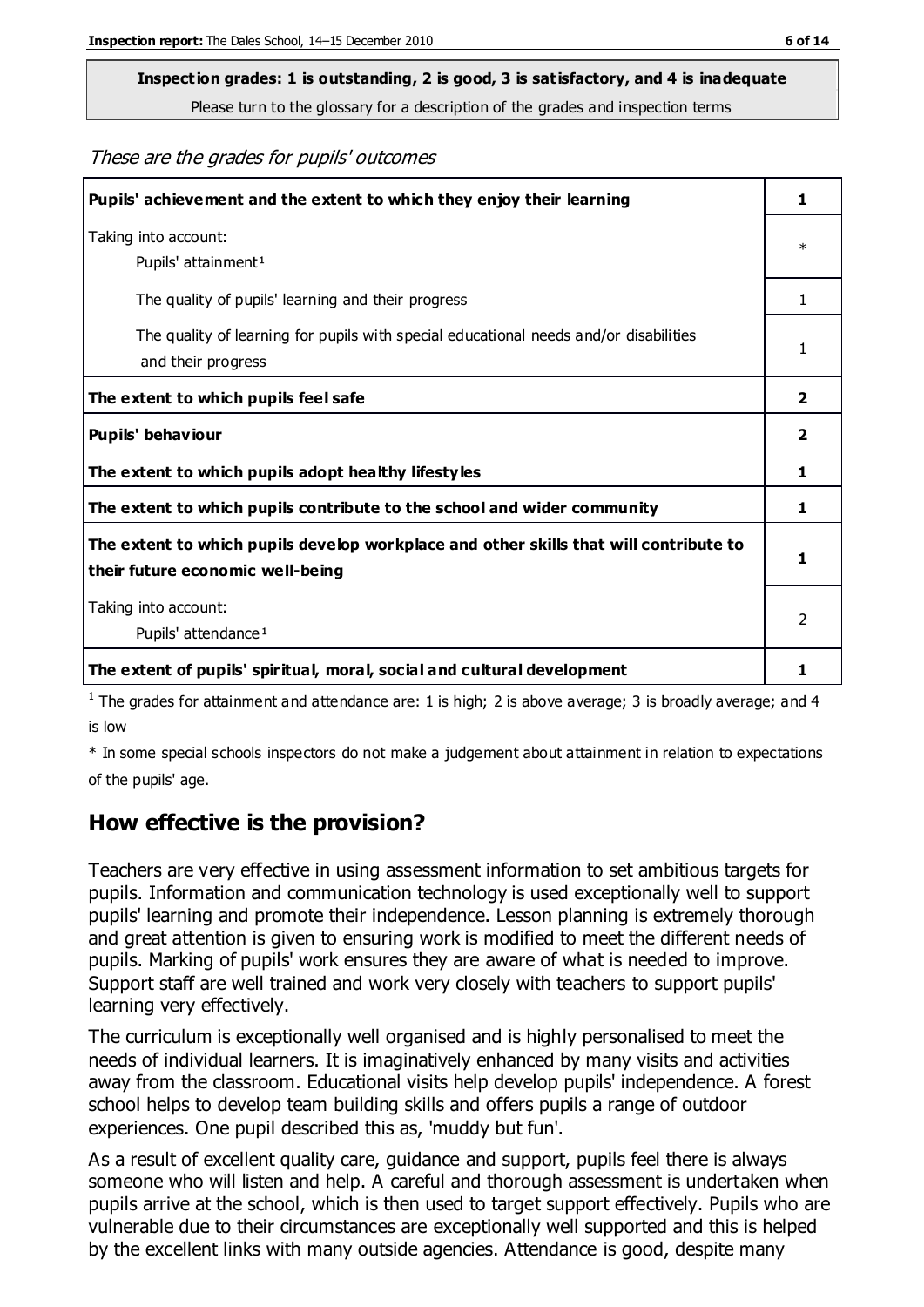Please turn to the glossary for a description of the grades and inspection terms

pupils' highly complex medical needs. It continues to improve year on year as a result of careful monitoring by school staff and the building up of strong relationships with parents and carers. Transition arrangements are securely in place and pupils are exceptionally well prepared for moving to the next phase in their education or training.

These are the grades for the quality of provision

| The quality of teaching                                                                                    |  |
|------------------------------------------------------------------------------------------------------------|--|
| Taking into account:<br>The use of assessment to support learning                                          |  |
| The extent to which the curriculum meets pupils' needs, including, where relevant,<br>through partnerships |  |
| The effectiveness of care, guidance and support                                                            |  |

#### **How effective are leadership and management?**

The visionary leadership of the headteacher and senior leaders is moving the school forward exceptionally well and ensuring excellent outcomes for pupils. This, coupled with exciting partnerships forged with outside agencies, is most effectively driving improvement further. The governing body provides good management and has implemented good quality procedures to ensure the health and well-being of all pupils. They offer effective support to the school and challenge to senior leaders in most aspects of the school's work. The impact of recent changes to improve the structure of the governing body by developing clear roles and responsibilities, especially linked to becoming more challenging, has yet to be evaluated. Robust procedures ensure all safeguarding requirements are met and that practice is of a good standard. The strength and quality of these procedures mean that safeguarding issues are dealt with effectively by senior leaders. Leaders and managers have ensured that the school is a highly inclusive community. Systems to promote equality of opportunity and tackle discrimination within school are excellent. No stone is left unturned to help pupils to overcome barriers to their learning and to ensure they make as much progress as possible.

Community cohesion is effectively promoted. Leaders have built highly successful links which benefit pupils and the local community. The school readily shares its expertise through partnerships with local schools. Further partnerships are now being developed through the school's recently acquired specialist school status. Direct links to schools within the global community are well established. Good links with local schools whose pupils are from different communities help to improve and develop pupils' understanding of life in a multi-ethnic society. The school is very successful at engaging parents and carers. School staff ensure they are kept well informed about their child's successes. School supports pupils' families exceptionally well by encouraging children and their siblings to attend events at each other's schools. As a result, parents and carers are highly appreciative of the ongoing work of the school, which is carried out on a well controlled budget, providing excellent value for money.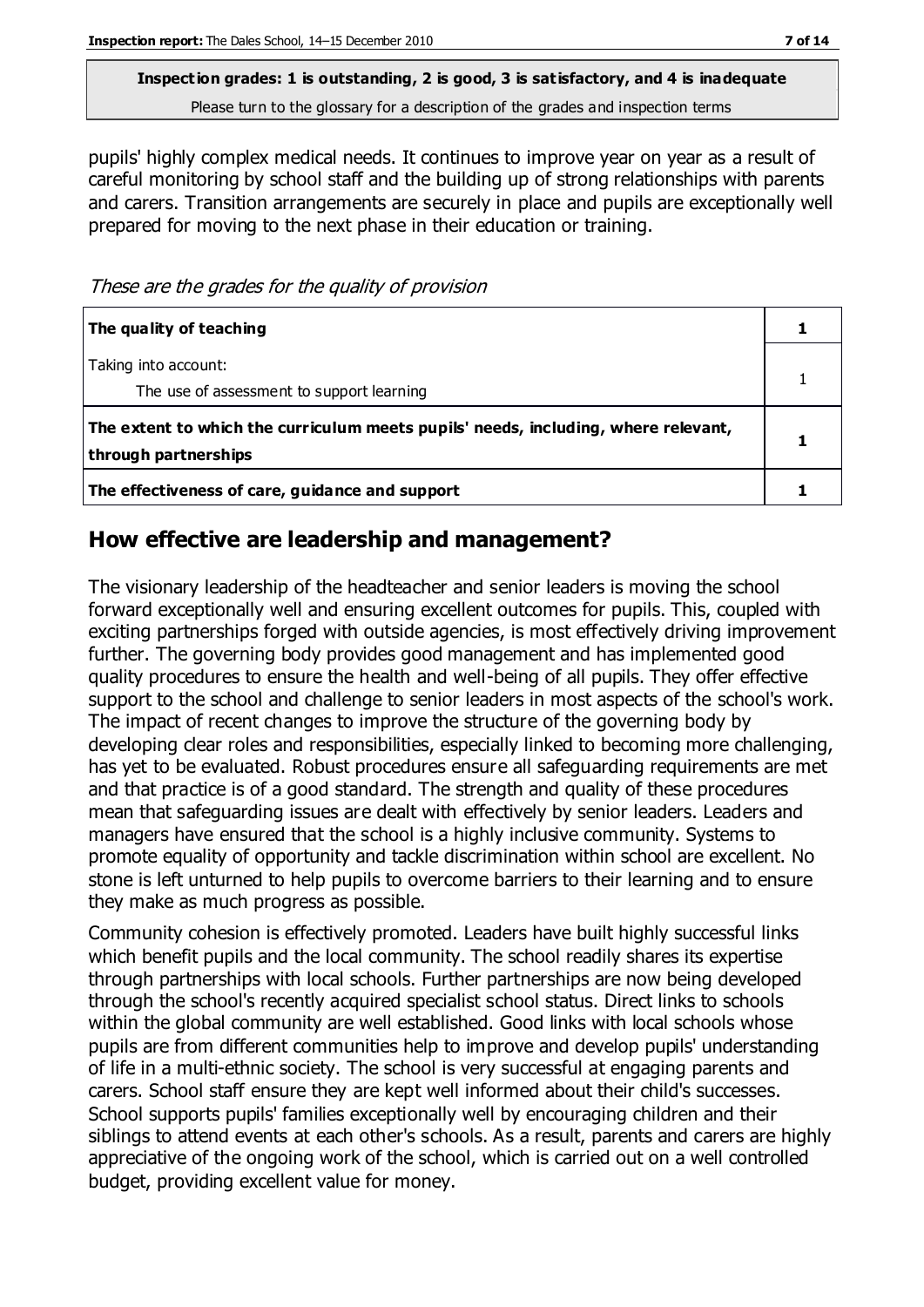Please turn to the glossary for a description of the grades and inspection terms

These are the grades for leadership and management

| The effectiveness of leadership and management in embedding ambition and driving<br>improvement                                                                  | 1            |
|------------------------------------------------------------------------------------------------------------------------------------------------------------------|--------------|
| Taking into account:<br>The leadership and management of teaching and learning                                                                                   | 1            |
| The effectiveness of the governing body in challenging and supporting the<br>school so that weaknesses are tackled decisively and statutory responsibilities met | 2            |
| The effectiveness of the school's engagement with parents and carers                                                                                             | 1            |
| The effectiveness of partnerships in promoting learning and well-being                                                                                           | 1            |
| The effectiveness with which the school promotes equality of opportunity and tackles<br>discrimination                                                           | 1            |
| The effectiveness of safeguarding procedures                                                                                                                     | 2            |
| The effectiveness with which the school promotes community cohesion                                                                                              | $\mathbf{2}$ |
| The effectiveness with which the school deploys resources to achieve value for money                                                                             | 1            |

#### **Early Years Foundation Stage**

Staff working within the Early Years Foundation Stage develop strong links with children's families before they start school. As a result, all children get off to an outstanding start. They settle into their routines quickly because of the exceptionally high quality of care, guidance and support for their personal and social development. They clearly feel safe and secure in the setting. Excellent partnerships with the children's therapy team ensure that children are very well supported. Highly inclusive and well supported partnerships with local primary schools ensure children access a wide range of relevant and enjoyable learning experiences in a range of stimulating environments.

The Early Years Foundation Stage leader does everything in her power to ensure children access a high quality learning environment no matter what their physical and medical needs. Staff are highly committed to ensuring children have opportunities to experience outdoor play which mirrors indoor learning.

As a result of excellent teaching and highly effective support from staff children make outstanding progress despite their high level of need. Tasks are very well adapted to children's ages and abilities because staff use assessment information effectively to plan learning experiences. Each child's progress is charted well through meticulous records which are shared with parents and carers. Evaluation is excellent and clearly identifies what the setting needs to do to improve.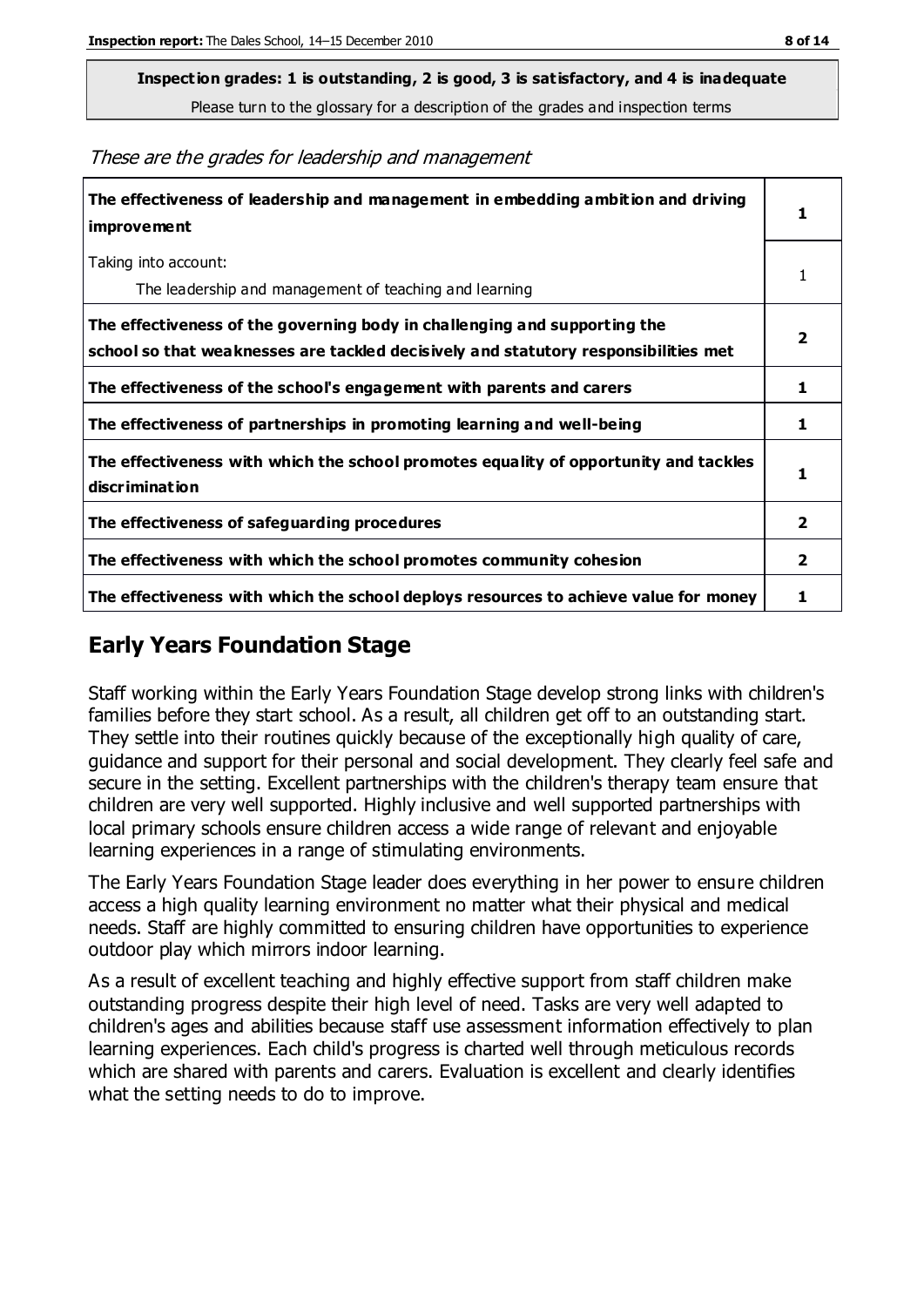Please turn to the glossary for a description of the grades and inspection terms

These are the grades for the Early Years Foundation Stage

| <b>Overall effectiveness of the Early Years Foundation Stage</b>                      |  |  |
|---------------------------------------------------------------------------------------|--|--|
| Taking into account:<br>Outcomes for children in the Early Years Foundation Stage     |  |  |
| The quality of provision in the Early Years Foundation Stage                          |  |  |
| The effectiveness of leadership and management of the Early Years Foundation<br>Stage |  |  |

### **Sixth form**

Students aged from 14 to 19 benefit from high quality personalised learning programmes, individually designed to meet their interests and ability. Because of very strong links with a local mainstream college they have access to a wide range of learning opportunities outside school. This has a strong impact on developing their personal skills and selfconfidence. As a result, pupils greatly enjoy their learning. Their behaviour is very good and their attendance is excellent despite their medical needs. As a result of sensitive teaching, they make excellent progress in developing enterprise and basic skills as well as in tasks which help them adjust to adult life. This results in all students gaining accreditations at the end of their courses and prepares them exceptionally well for the next phase in their education or training. The school's senior leadership manages teachers and other staff particularly well. The sixth form coordinator works effectively to develop enterprise schemes which help students gain an understanding of the world of work. Excellent transition planning leads to students being exceptionally well prepared for life after school. They make excellent progress in all aspects of their personal development. They mature in confidence and in their ability to help plan and carry out a range of activities.

| Overall effectiveness of the sixth form                         |  |
|-----------------------------------------------------------------|--|
| Taking into account:<br>Outcomes for students in the sixth form |  |
| The quality of provision in the sixth form                      |  |
| Leadership and management of the sixth form                     |  |

These are the grades for the sixth form

### **Views of parents and carers**

Sixteen responses were received by the inspection team from parents and carers, representing approximately one third of the school population. The vast majority of questionnaires were wholly positive and supported the work of the school. This matched the views of the inspection team.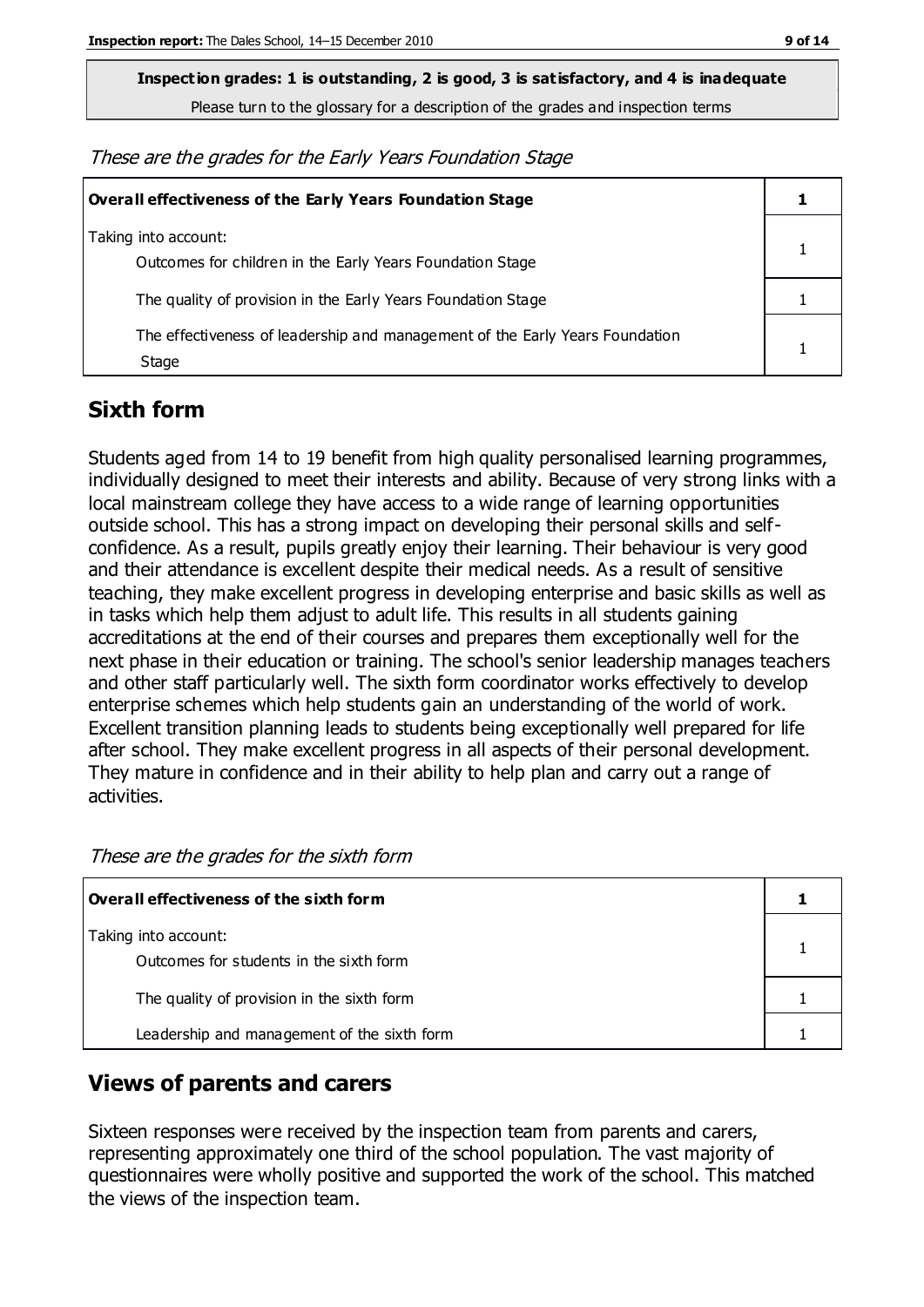#### **Responses from parents and carers to Ofsted's questionnaire**

Ofsted invited all the registered parents and carers of pupils registered at The Dales School to complete a questionnaire about their views of the school.

In the questionnaire, parents and carers were asked to record how strongly they agreed with 13 statements about the school.

The inspection team received 16 completed questionnaires by the end of the on-site inspection. In total, there are 48 pupils registered at the school.

| <b>Statements</b>                                                                                                                                                                                                                                       | <b>Strongly</b><br>agree |               | <b>Disagree</b><br><b>Agree</b> |               |                |               | <b>Strongly</b><br>disagree |               |
|---------------------------------------------------------------------------------------------------------------------------------------------------------------------------------------------------------------------------------------------------------|--------------------------|---------------|---------------------------------|---------------|----------------|---------------|-----------------------------|---------------|
|                                                                                                                                                                                                                                                         | <b>Total</b>             | $\frac{1}{2}$ | <b>Total</b>                    | $\frac{1}{2}$ | <b>Total</b>   | $\frac{1}{2}$ | <b>Total</b>                | $\frac{1}{2}$ |
| My child enjoys school                                                                                                                                                                                                                                  | 10                       | 63            | 6                               | 38            | 0              | $\mathbf 0$   | $\mathbf 0$                 | $\mathbf 0$   |
| The school keeps my child<br>safe                                                                                                                                                                                                                       | 11                       | 69            | 5                               | 31            | 0              | $\mathbf 0$   | $\mathbf 0$                 | $\mathbf 0$   |
| My school informs me about<br>my child's progress                                                                                                                                                                                                       | 10                       | 63            | 5                               | 31            | 1              | 6             | $\mathbf 0$                 | $\mathbf 0$   |
| My child is making enough<br>progress at this school                                                                                                                                                                                                    | $\overline{7}$           | 44            | 8                               | 50            | $\mathbf{1}$   | 6             | $\mathbf 0$                 | $\pmb{0}$     |
| The teaching is good at this<br>school                                                                                                                                                                                                                  | 12                       | 75            | 4                               | 25            | 0              | 0             | $\mathbf 0$                 | $\mathbf 0$   |
| The school helps me to<br>support my child's learning                                                                                                                                                                                                   | 10                       | 63            | 6                               | 38            | 0              | $\mathbf{0}$  | 0                           | $\mathbf 0$   |
| The school helps my child to<br>have a healthy lifestyle                                                                                                                                                                                                | 11                       | 69            | 5                               | 31            | 0              | 0             | $\mathbf 0$                 | $\mathbf 0$   |
| The school makes sure that<br>my child is well prepared for<br>the future (for example<br>changing year group,<br>changing school, and for<br>children who are finishing<br>school, entering further or<br>higher education, or entering<br>employment) | 12                       | 75            | 4                               | 25            | $\mathbf 0$    | 0             | $\mathbf 0$                 | $\mathbf 0$   |
| The school meets my child's<br>particular needs                                                                                                                                                                                                         | 11                       | 69            | 4                               | 25            | 0              | $\mathbf 0$   | $\mathbf 0$                 | $\mathbf 0$   |
| The school deals effectively<br>with unacceptable behaviour                                                                                                                                                                                             | 9                        | 56            | 5                               | 31            | 0              | 0             | 0                           | $\pmb{0}$     |
| The school takes account of<br>my suggestions and concerns                                                                                                                                                                                              | 8                        | 50            | $\overline{7}$                  | 44            | 1              | 6             | $\Omega$                    | $\Omega$      |
| The school is led and<br>managed effectively                                                                                                                                                                                                            | $\overline{7}$           | 44            | $\overline{7}$                  | 44            | $\overline{2}$ | 13            | $\mathbf 0$                 | $\mathbf 0$   |
| Overall, I am happy with my<br>child's experience at this<br>school                                                                                                                                                                                     | 13                       | 81            | 3                               | 19            | 0              | 0             | $\mathbf 0$                 | $\mathbf 0$   |

The table above summarises the responses that parents and carers made to each statement. The percentages indicate the proportion of parents and carers giving that response out of the total number of completed questionnaires. Where one or more parents and carers chose not to answer a particular question, the percentages will not add up to 100%.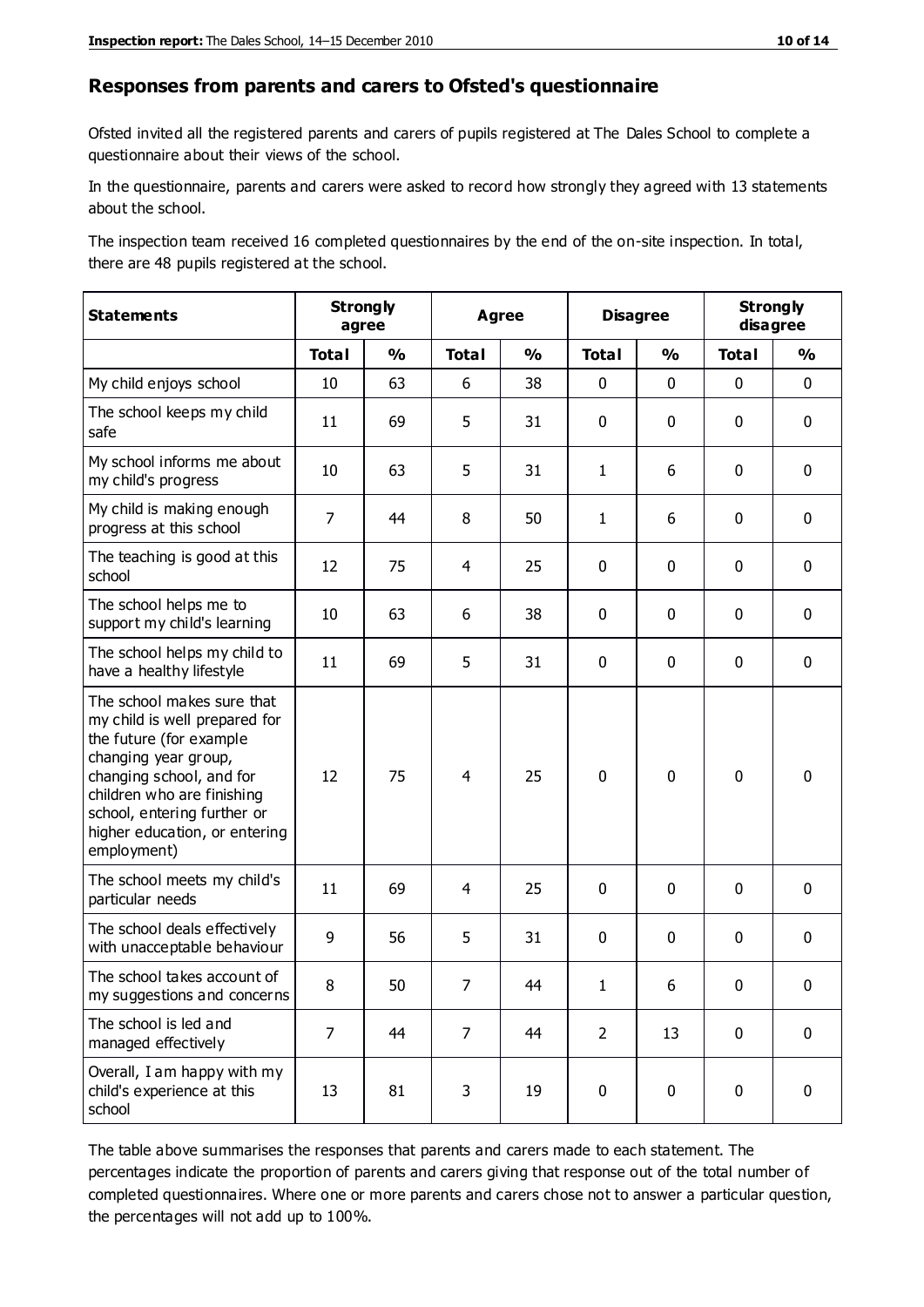## **Glossary**

| Grade   | <b>Judgement</b> | <b>Description</b>                                                                                                                                                                                                            |
|---------|------------------|-------------------------------------------------------------------------------------------------------------------------------------------------------------------------------------------------------------------------------|
| Grade 1 | Outstanding      | These features are highly effective. An outstanding school<br>provides exceptionally well for all its pupils' needs.                                                                                                          |
| Grade 2 | Good             | These are very positive features of a school. A school that<br>is good is serving its pupils well.                                                                                                                            |
| Grade 3 | Satisfactory     | These features are of reasonable quality. A satisfactory<br>school is providing adequately for its pupils.                                                                                                                    |
| Grade 4 | Inadequate       | These features are not of an acceptable standard. An<br>inadequate school needs to make significant improvement<br>in order to meet the needs of its pupils. Ofsted inspectors<br>will make further visits until it improves. |

#### **What inspection judgements mean**

#### **Overall effectiveness of schools**

|                       | Overall effectiveness judgement (percentage of schools) |      |                     |                   |  |
|-----------------------|---------------------------------------------------------|------|---------------------|-------------------|--|
| <b>Type of school</b> | <b>Outstanding</b>                                      | Good | <b>Satisfactory</b> | <b>Inadequate</b> |  |
| Nursery schools       | 58                                                      | 36   | 4                   | 2                 |  |
| Primary schools       | 8                                                       | 43   | 40                  | 9                 |  |
| Secondary schools     | 10                                                      | 35   | 42                  | 13                |  |
| Sixth forms           | 13                                                      | 39   | 45                  | 3                 |  |
| Special schools       | 33                                                      | 42   | 20                  | 4                 |  |
| Pupil referral units  | 18                                                      | 40   | 29                  | 12                |  |
| All schools           | 11                                                      | 42   | 38                  | 9                 |  |

New school inspection arrangements were introduced on 1 September 2009. This means that inspectors now make some additional judgements that were not made previously.

The data in the table above are for the period 1 September 2009 to 31 March 2010 and are the most recently published data available (see **[www.ofsted.gov.uk](http://www.ofsted.gov.uk/)**). Please note that the sample of schools inspected during the autumn and spring terms 2009/10 was not representative of all schools nationally, as weaker schools are inspected more frequently than good or outstanding schools.

Percentages are rounded and do not always add exactly to 100. Secondary school figures include those that have sixth forms, and sixth form figures include only the data specifically for sixth form inspection judgements.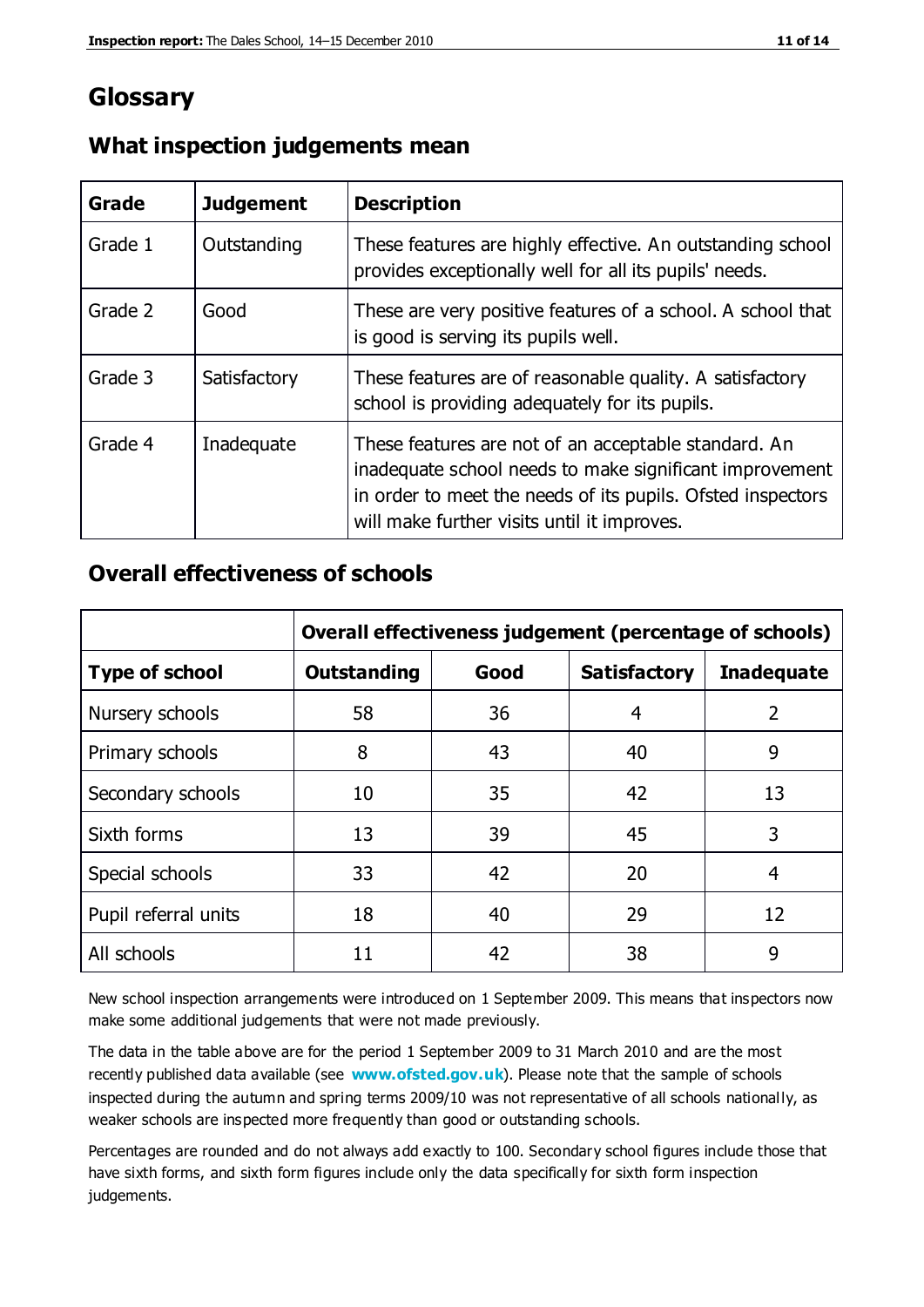## **Common terminology used by inspectors**

| Achievement:               | the progress and success of a pupil in their learning,<br>development or training.                                                                                                                                                          |
|----------------------------|---------------------------------------------------------------------------------------------------------------------------------------------------------------------------------------------------------------------------------------------|
| Attainment:                | the standard of the pupils' work shown by test and<br>examination results and in lessons.                                                                                                                                                   |
| Capacity to improve:       | the proven ability of the school to continue<br>improving. Inspectors base this judgement on what<br>the school has accomplished so far and on the quality<br>of its systems to maintain improvement.                                       |
| Leadership and management: | the contribution of all the staff with responsibilities,<br>not just the headteacher, to identifying priorities,<br>directing and motivating staff and running the school.                                                                  |
| Learning:                  | how well pupils acquire knowledge, develop their<br>understanding, learn and practise skills and are<br>developing their competence as learners.                                                                                            |
| Overall effectiveness:     | inspectors form a judgement on a school's overall<br>effectiveness based on the findings from their<br>inspection of the school. The following judgements,<br>in particular, influence what the overall effectiveness<br>judgement will be. |
|                            | The school's capacity for sustained<br>improvement.                                                                                                                                                                                         |
|                            | Outcomes for individuals and groups of pupils.                                                                                                                                                                                              |
|                            | The quality of teaching.                                                                                                                                                                                                                    |
|                            | The extent to which the curriculum meets<br>pupils' needs, including, where relevant,<br>through partnerships.                                                                                                                              |
|                            | The effectiveness of care, guidance and<br>support.                                                                                                                                                                                         |
| Progress:                  | the rate at which pupils are learning in lessons and<br>over longer periods of time. It is often measured by<br>comparing the pupils' attainment at the end of a key                                                                        |

stage with their attainment when they started.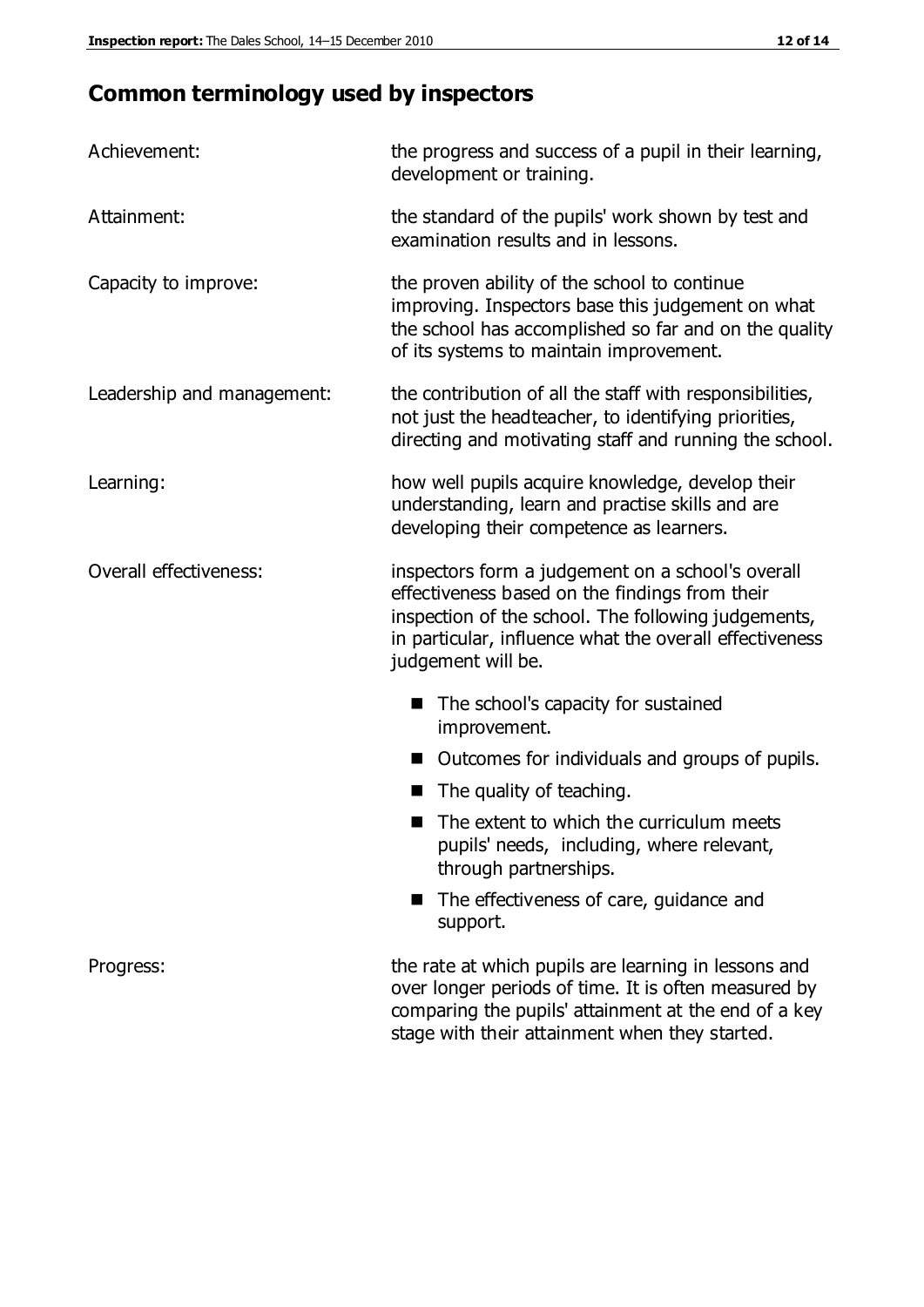### **This letter is provided for the school, parents and carers to share with their children. It describes Ofsted's main findings from the inspection of their school.**

16 December 2010

#### Dear Pupils

### **Inspection of The Dales School, Northallerton, DL7 9QW**

Thank you very much for making the inspectors so welcome when we inspected your school. It was lovely to meet you and to hear how much you enjoy school. A special thank you to all of you who spent time talking with us.

We appreciate how much you all love coming to school and agree with those of you who told us that you think your school is excellent. These are some of the things we think are especially good.

- The friendly and polite welcome you all give to visitors.
- The way in which staff care for you so well and help you to make future choices.
- The excellent progress you all make in lessons.
- The outstanding way your teachers help you to learn.
- The way you help the local community by making excellent scones to sell in the Scone Shop café.

Because your school is so good we have only asked for one thing to make it even better:

■ We have asked your school governors to make sure they help and advise the school as much as they can.

Thank you once again for making us so welcome and we hope you all had a happy Christmas.

Yours sincerely

Marian Thomas Lead inspector